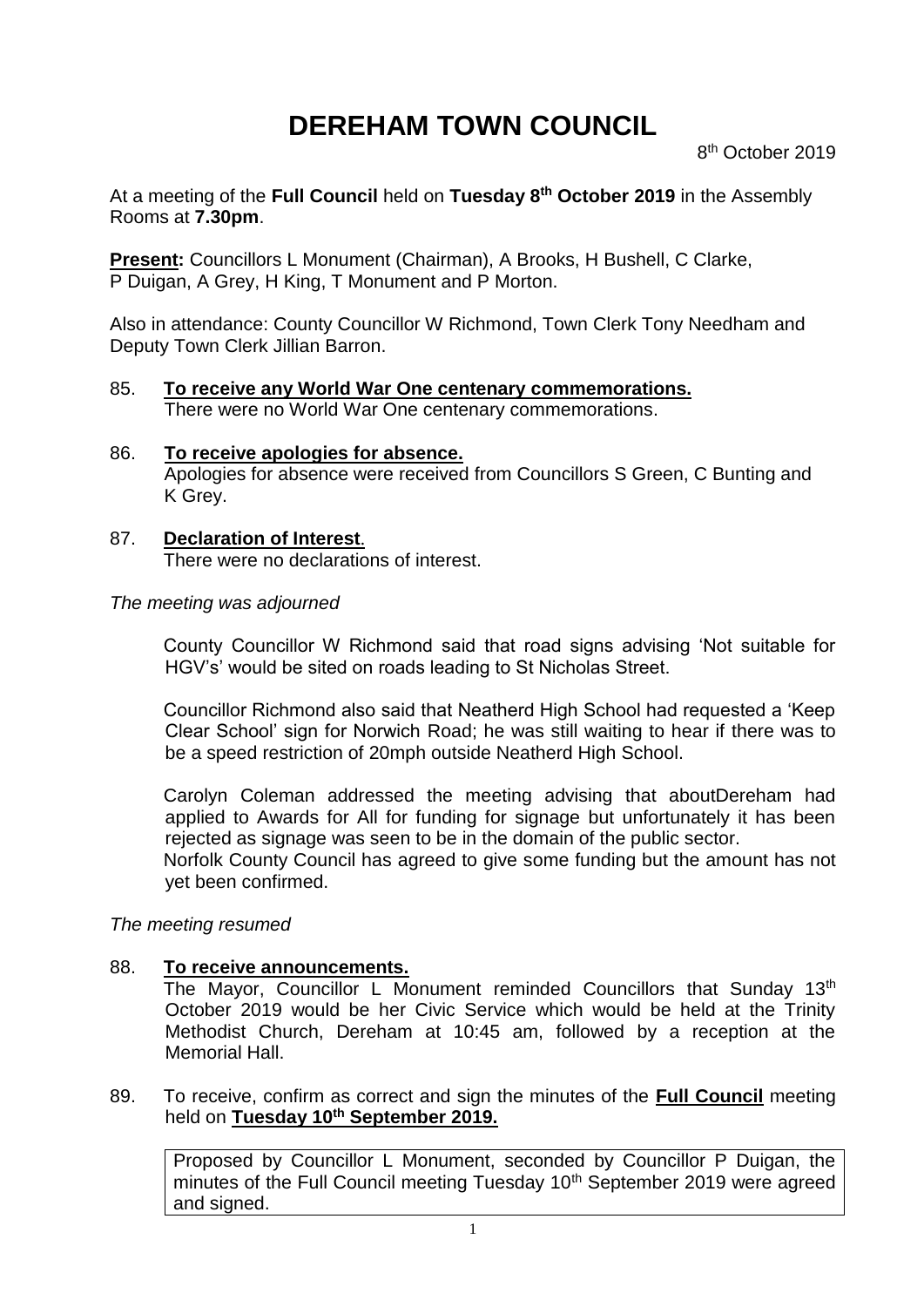# 90. **Finance & Governance Committee**

(a) To receive, confirm as correct and sign the minutes of the meeting held on **Tuesday 17th September 2019.**

Proposed by Councillor H Bushell, seconded by Councillor L Monument, the minutes of the Finance & Governance Committee meeting Tuesday 17<sup>th</sup> September 2019 were agreed and signed subject to minor amendments, entered in the minute book at the meeting.

(b) To receive a report from the Chairman, discuss any matters arising therefrom and vote on recommendations.

The following recommendations were agreed and approved by the Council:

# **To review grant making policy.**

A standardised form be prepared to enable groups to report back on grants they have received.

Revised wording of the policy recommended at committee was provided to Councillors with their agenda – all Councillors were content.

## **To consider funding for aboutDereham signage.**

The Council considered supporting the project to a maximum of 1/3 of the total cost up to a maximum of £15,000.

aboutDereham would be required to submit a full detailed application.

## **To consider increasing annual grant for the Dereham Antiquarian Society/Heritage Trust.**

The annual grant to the Dereham Heritage Trust be increased to £1,000 per year. This is in recognition of increased costs, since the original grant was agreed.

#### 91. **Markets & Buildings Committee**

(a) To receive, confirm as correct and sign the minutes of the meeting held on **Tuesday 24th September 2019.**

Proposed by Councillor H Clarke, seconded by Councillor T Monument, the minutes of the Markets & Buidlings Committee meeting Tuesday 24<sup>th</sup> September 2019 were agreed and signed.

(b) To receive a report from the Chairman, discuss any matters arising therefrom and vote on recommendations.

The following recommendations were agreed and approved by the Council:

# **To consider new design for the Queen Mother's Garden.**

To press forward with an assessment of the likely total level of funding available and a detailed design, be prepared with cost estimates produced.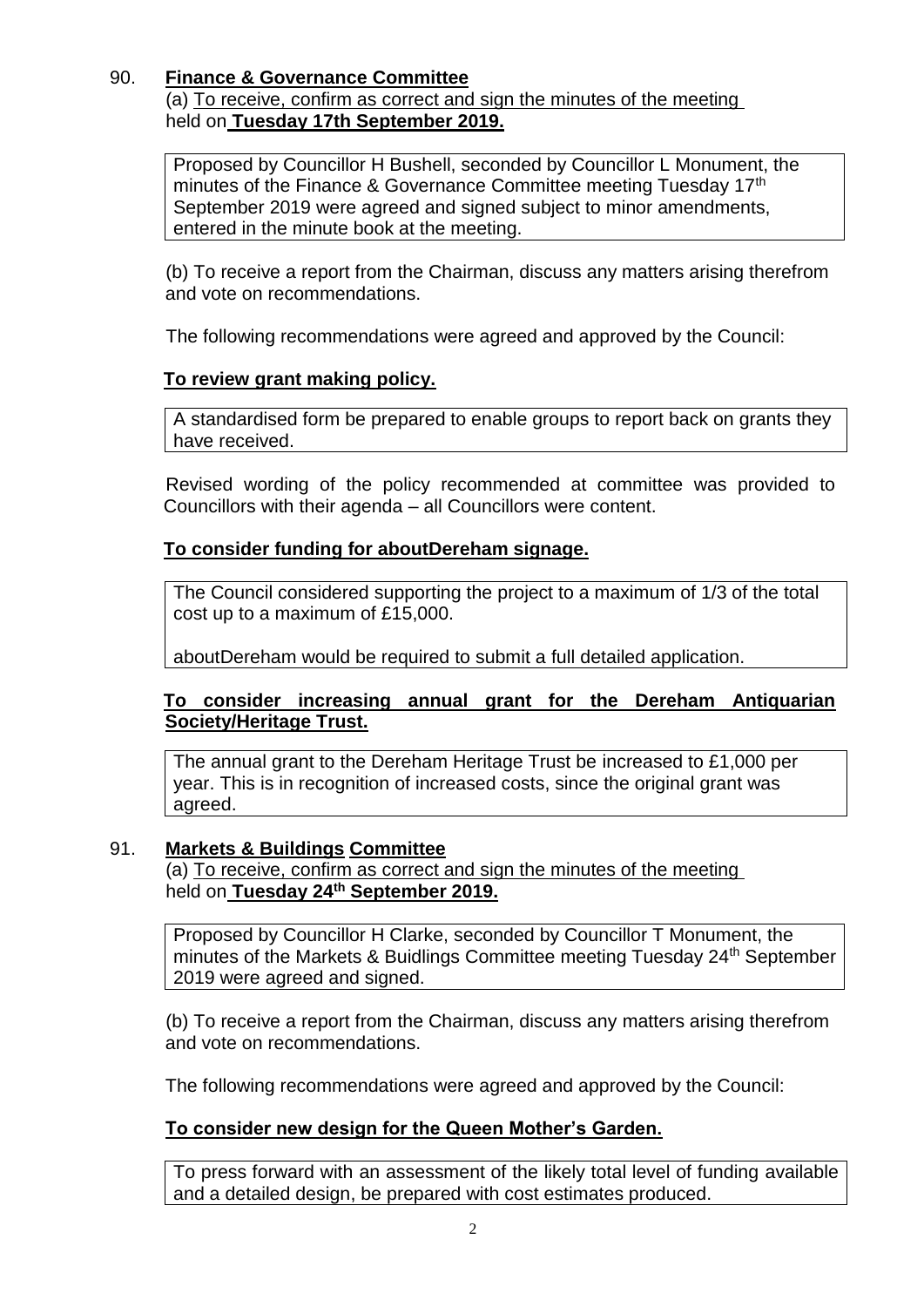## 92. **Social & Welfare Committee**

(a) To receive, confirm as correct and sign the minutes of the meeting held on **Tuesday 24th September 2019.**

Proposed by Councillor H King, seconded by Councillor T Monument, the minutes of the Social & Welfare Committee meeting Tuesday 24<sup>th</sup> September 2019 were agreed and signed subject to minor amendments, entered in the minute book at the meeting.

(b) To receive a report from the Chairman, discuss any matters arising therefrom and vote on recommendations.

The following recommendations were agreed and approved by the Council:

# **To consider options for Cemetery Lodge.**

Jeremy Stacey Architects is to produce plans and costings to refurbish the Cemetery Lodge on its original footprint. This would be brought back to committee to discuss the next step.

## **To consider request from the Royal British (RBL) to take over aspects of Remembrance Sunday.**

The Town Council take over the organisation of Remembrance Sunday Parade with effect from 2020.

# **To consider a request to erect a headstone.**

The Clerk will look into the legalities of who can erect a headstone on a common grave.

93. To receive, confirm as correct and sign the minutes of the **Planning** meetings held on **Tuesday 10th September 2019** and **Tuesday 24th September 2019.**

Proposed by Councillor L Monument, seconded by Councillor P Duigan the minutes of the Planning meetings Tuesday 10<sup>th</sup> September 2019 were not signed. Councillors agreed with the responses up to and including planning application 19/073/1045/O.

The minutes would be reconfigured and brought back to the next Full Council Meeting to agree and sign.

Proposed by Councillor L Monument, seconded by Councillor P Duigan the minutes of the Planning meetings Tuesday 24<sup>th</sup> September 2019 were agreed and signed.

#### 94. **To receive and adopt the list of accounts paid, the Financial Statement and list of accounts to be paid.**

Proposed by Councillor L Monument, seconded by Councillor H Clarke, the list of accounts paid, the Financial Statement and list of accounts to be paid were agreed and signed.